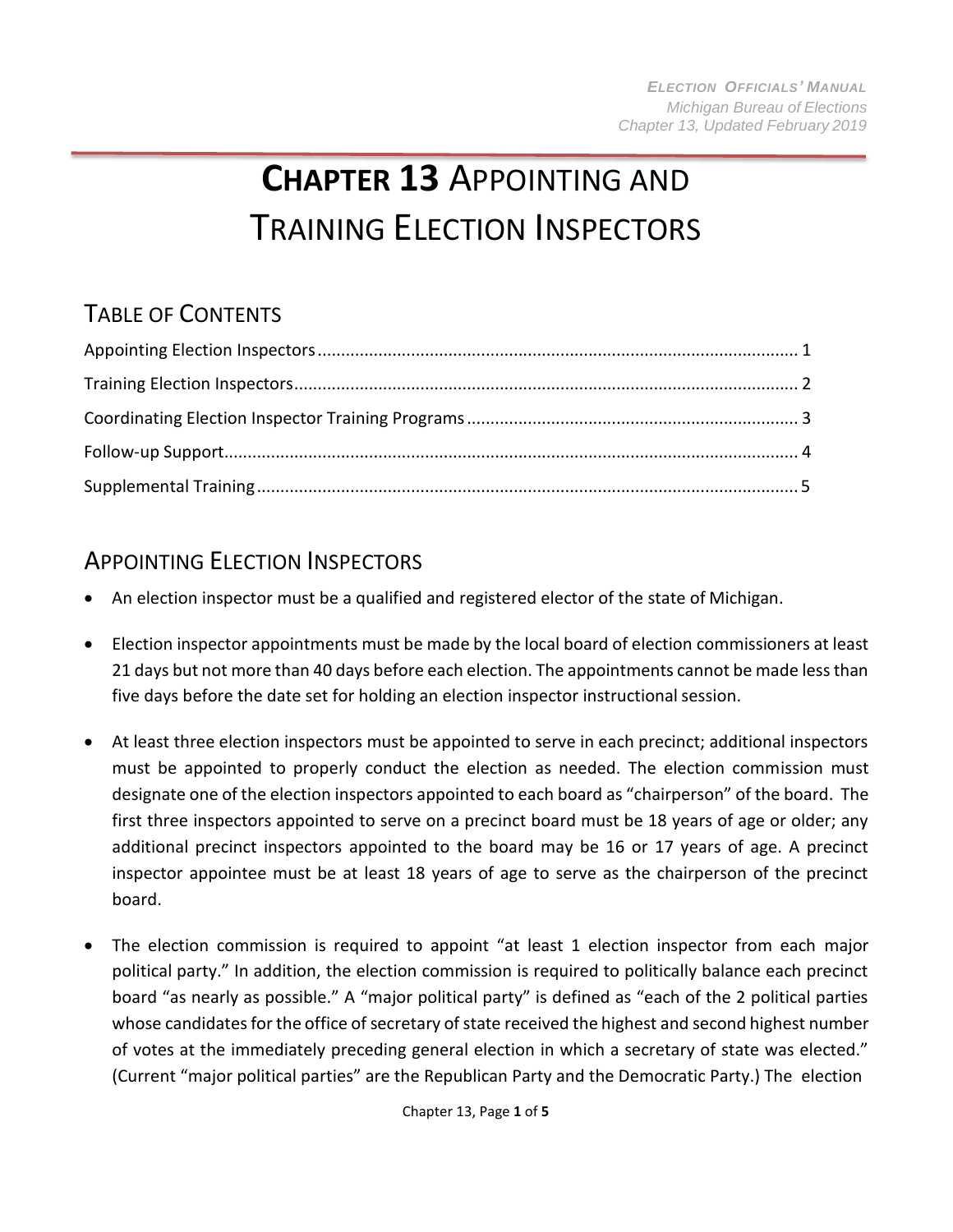commission may appoint election inspector applicants who have expressed a preference for a minor political party at its discretion.

- The election commission is prohibited from knowingly appointing an individual to serve as an election inspector if the person has been convicted of a felony or election crime or if any member of the person's "immediate family" is a candidate for nomination or election to any office at the election. ("Immediate family" is defined as the individual's "father, mother, brother, sister, spouse and any relative residing in the same household with that person.") As an exception, a precinct delegate candidate may serve as an election inspector in any precinct other than the precinct in which he or she resides.
- An election commission is further prohibited from appointing a person as an election inspector "if that person declares a political party preference for a political party but is a known active advocate of another political party." A "known active advocate" of another political party is defined to mean a person who 1) is a delegate to the convention or an officer of another party 2) is affiliated with another party through an elected or appointed government position or 3) has made documented public statements (i.e., "statements reported by the news media or written statements with a clear and unambiguous attribution to the applicant") specifically supporting by name another political party or its candidates in the same calendar year as the election for which the appointment is being made.
- Not later than 2 business days following the appointment of election inspectors for an election scheduled to nominate or elect candidates to a *federal or state office*, the election commission is required to notify the county chair of each major political party of the "names and political party affiliations of appointed election inspectors and the precincts to which those inspectors were appointed." The notification must be made by "certified mail, personal service, or electronic transmission capable of determining date of receipt."

#### <span id="page-1-0"></span>TRAINING ELECTION INSPECTORS: Michigan election law, MCL 168.683, provides the

following:

"Each county clerk prior to each primary and election shall, by some reliable means, notify the clerk of each township and city in the county of a training school for election inspectors to be held at a place designated by the county clerk within 20 days prior to each primary, general and special election. The township and city clerks shall notify each election inspector appointed to serve at that election of the time and place of such training school.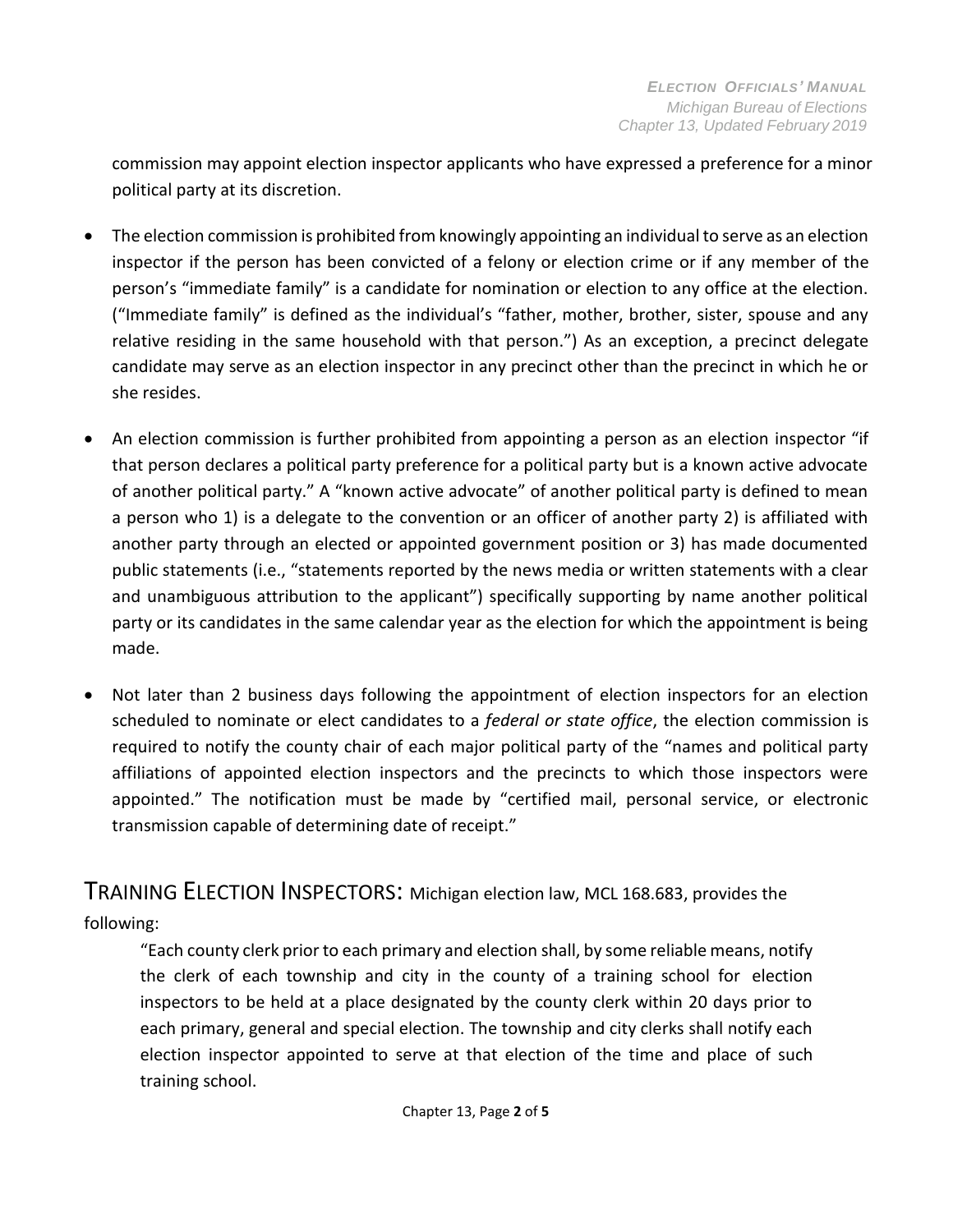At such meeting, the county clerk shall instruct and demonstrate the manner in which the duties of election inspectors are required by law to be performed. It shall be the duty of the inspectors, so notified, to attend such meeting unless excused by the county clerk for good cause. Compensation may be paid them therefore by their respective municipalities at such rate as may be determined by the governing bodies. No inspector of election shall serve in any election unless he shall have within the last preceding 2 years either attended an election school or shall have passed satisfactorily an examination given by the election commission of the city, township or village in which appointed. The examination shall be subject to the approval of the secretary of state. This section shall not prevent the appointment of an inspector of election to fill a vacancy. This section shall not prohibit any city or any township having a population of 10,000 or more from conducting its own training school for election inspectors of that city or township in which case election inspectors who have attended such school shall not be required to attend the county training school."

Michigan election law, MCL 168.33, provides the following:

"(1) The director of elections shall conduct training schools throughout this state preceding the general November election, and preceding such other elections as the director considers advisable, for county clerks and their representatives with respect to the conducting of elections in accordance with the election laws. In case any county clerk shall fail to conduct in his or her county a training school for election boards within the county, the director of elections shall conduct such training school, the cost of the training school to be charged as an obligation of the county.

 $(2)$  The director of elections shall train all county, city, and township clerks who are involved in the training of precinct inspectors. The training shall include team training and monitoring of their performance as trainers.

<span id="page-2-0"></span>"(3) The director of elections shall conduct all precinct inspector training in counties where the clerk has not been accredited to conduct the training schools."

COORDINATING ELECTION INSPECTOR TRAINING PROGRAMS: While Michigan election

law, MCL 168.683 stipulates that the county clerk is responsible for training election inspectors appointed to administer elections scheduled in the county, a "team approach" to the training responsibility is recommended. Suggestions: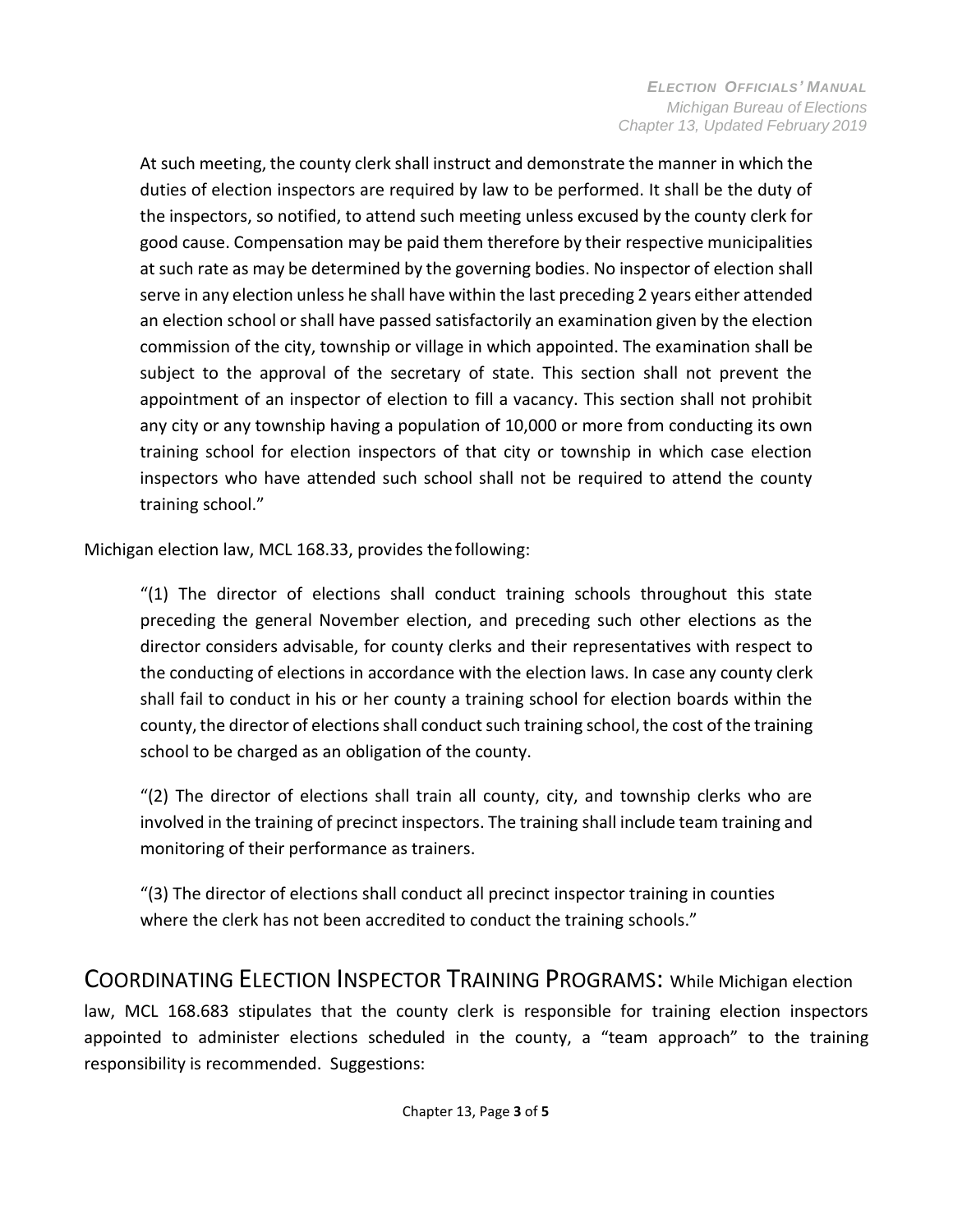- With the county clerk acting in a coordinating capacity, develop an election inspector training team responsible for the ongoing conduct of election inspector training programs. Include experienced local clerks and election personnel who are skilled in making presentations, seasoned election inspectors and any outside resource persons available to participate in the programs. If a county level clerks' association is established, develop and maintain the training team as an association function if practicable.
- Use the training materials provided by the Bureau asthe foundation for training programs. Augment the materials as needed by county.
- Strive for constant improvement in the training programs. Discard approaches that fail to work; search for new ideas that will enhance the quality and content of programs. Seek suggestions from those who attend the programs.
- Build variety into the training programs to keep attendees focused. Emphasize hands-on exercises, role-playing and activities that work to engage the attendees in the instruction. Examples: have attendees take turns on a "mock" election board and have other attendees pose as voters with routine problems and needs; offer hands-on instruction on sealing ballot containers; set up and demonstrate the voting system the attendees will use on Election Day and allow them to operate the equipment.
- If a variety of different voting systems are used in the county, conduct separate training programs for each system.
- Develop a certificate that can be awarded to graduating election inspectors.

### <span id="page-3-0"></span>FOLLOW-UP SUPPORT

- Bureau staff will be available to provide any consultative advice or assistance required in the establishment of election inspectors' instructional programs. The Bureau provides Train-the-Trainer sessions to counties and larger jurisdictions in each even year to assist with the development of local election inspector training programs.
- Several helpful resources are available on the Bureau of Elections web site and Elections eLearning Center that can assist in developing election inspector training programs (such as manuals and elections day management training videos).